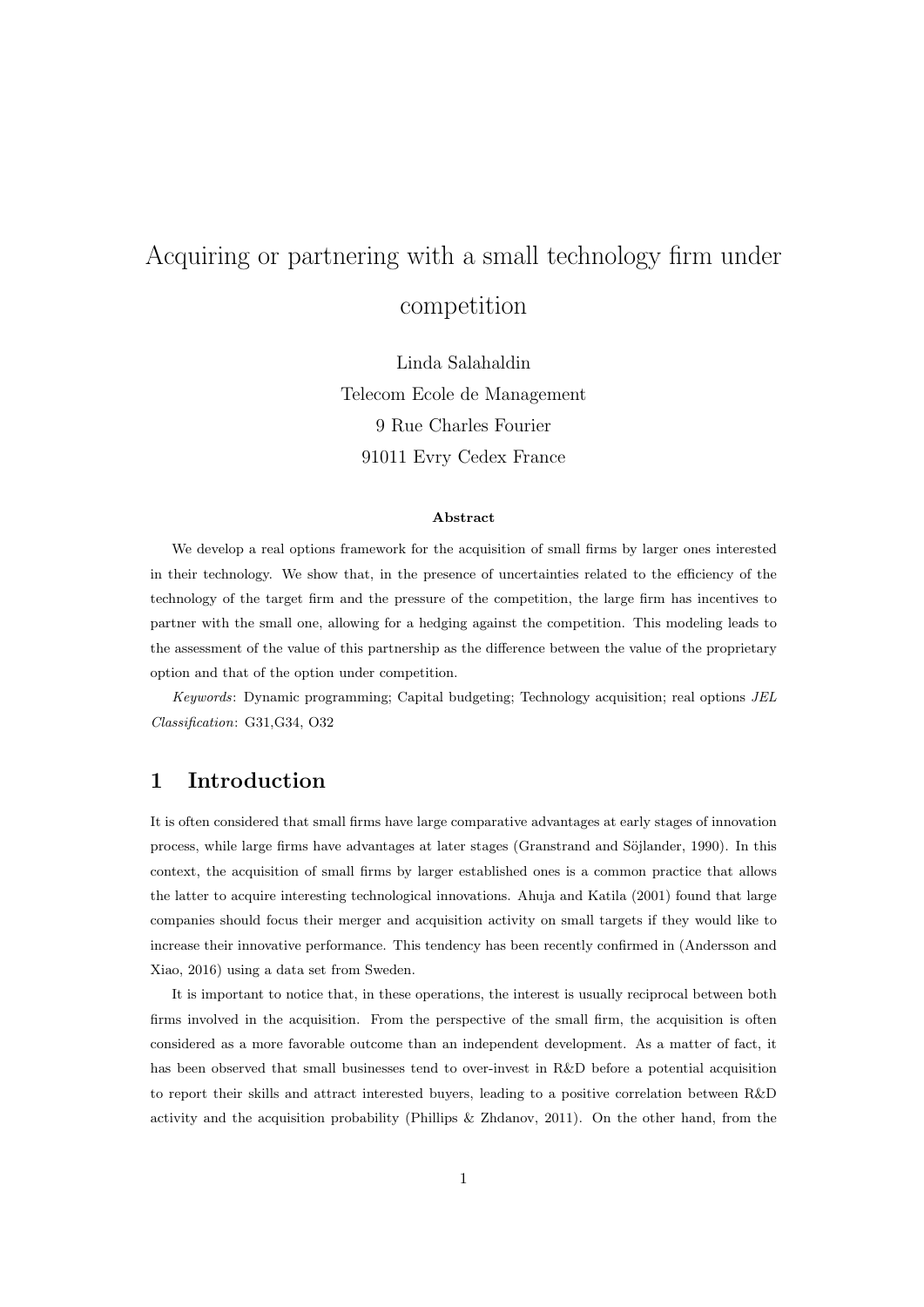buyer perspective, the acquisition of innovative firms is considered as a complement to the internal innovations generated by in-house  $R\&D$  innovations (Granstrand and Sjölander, 1990; Desyllas and Hughes, 2008).

In this paper, we focus on the acquisition of innovative firms from the perspective of the acquirer. We make use of a real options method and incorporate in the proposed framework many of the most important characteristics of real-world technology markets. For instance, we consider that the revenue of the firm depends on the technology-efficiency level and that the cost for acquiring a firm increases when its technology approaches maturity. Our approach is well established in the literature since the empirical work of Folta (1998) that noticed that R&D activities are characterized by the presence of uncertainty and can be analyzed using the real options lens and that uncertainty increases the value of the option to defer. Folta and Miller (2002) extended this framework to the study of the tradeoff between growth and deferral if risks of preemption and erosion are dominant. The real options method is an adaptation of the theory of financial options taking into account the constraints of the real economy. More recently, the modeling of these options started another trend that allowed it to reflect a shift from the sphere of finance to the sphere of strategic management (Bowman & Hurry, 1993). Since then, real options has been identified by Li et al. (2007) as a conceptual framework that could become dominant in strategy.

A critical and innovative aspect that is considered in this article is the competition between "large" companies over small ones. It has been observed that acquisition may take place only to prevent a competitor from buying (Granstrand and Sjölander, 1990). We incorporate the pressure of the competition in the model and show that competition accelerates the acquisition decision while reducing the option value. However, there exist different modes of partnership between firms other than immediate acquisition that can be considered as an option to cover against the actions of the competitors. These include a wide range of modes from licensing via R&D consortia to minority investments, as detailed by Duysters and Hagedoorn (2000b).

We extend the developed option to a more general one where an initial partnership allows hedging against the actions of the competitors, leading to a two-stage decision. This allows the valuation of the partnership as the difference between the value of the proprietary option and that of the option under competition. The remainder of this paper is organized as follows. In section 2, we develop our real options framework for acquisition of small innovative firms and propose a dynamic programming algorithm that allows deriving the optimal investment timing and the value of the option. Section 3 incorporates the impact of the competition in the model and shows how the pressure of competitors accelerates the decision, increasing the risk of useless acquisitions. Section 4 introduces a two-stage option that incorporates the tight cooperation as an option to cover against competitors. Section 5 concludes the paper.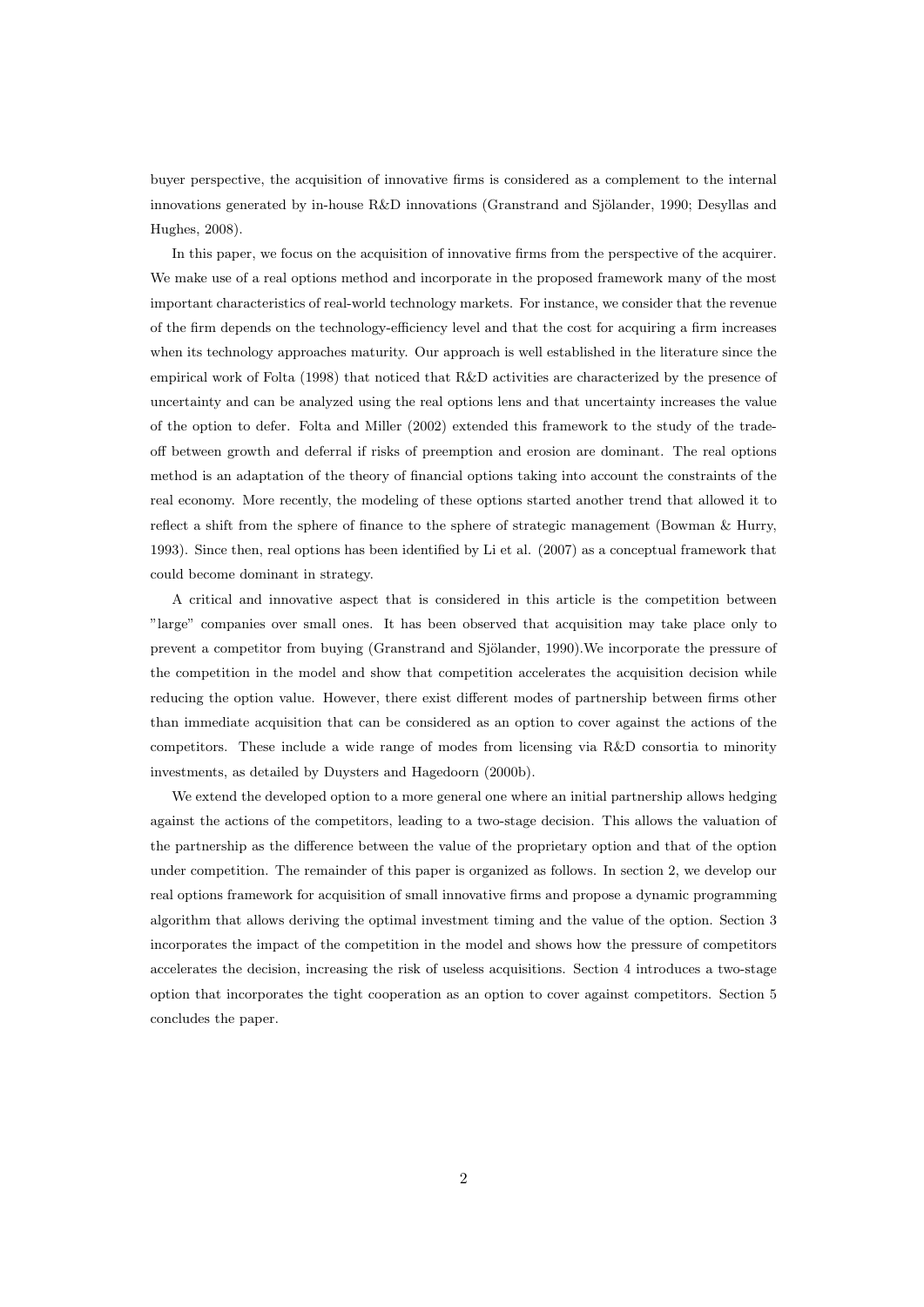# **2 Real options method**

The success of mathematical methods; Black and Scholes, (1973) in continuous time framework and the binomial model also known as Cox Ross Rubinstien model in discrete time and the large development and using of financial options in financial markets have also replicates on capital budgeting "or investment decisions" revolutionize by the emerging of Real options Theory (RO). In 1977, Myers was the first one who named the real options by seeing the future opportunity to invest in uncertain environment as real options [Myers, 1977]. Since, scholars have conducted a large number of studies investigating the concept and the method of real options and multiplied studies have applied RO method in many fields of life. The real options theory is a research field that spreads across different disciplines; the early applications have been in the natural resource investments as in [Brennan et al.,1985] where the authors valued a gold mine as an option. [Kolbe, Morris, and Teisberg, 1991] studied the options elements embedded in R&D projects. In IT infrastructure investment, Balasubramanian, Kulatilaka and Storck, (2000) based on RO theory, developed of a formal and practical methodology to evaluate information technology infrastructure investments.

The authors in [Mcdonald & Siegel, 1986] have studied investment timing in irreversible project where both cost and benefit from the project follow GBM process; as a result the authors obtained a closed formula for the value of the option to invest. They found a closed formula of threshold of the ratio of benefit over cost where the optimal criteria consist to invest when this ratio exceed the optimal threshold.

For interested reader in this method, the book of Dixit and Pindyck, (1994) consist a good base for a deeper comprehension of this theory.

The classical decision method based on cost-benefit (Discount Cash Flow DCF) analysis is not suitable for the following reasons:

- There are two sources of uncertainty: The cost of the acquisition increase stochastically over time, and the the profit. DCF ignores the possibility of waiting for a better situation, and leads to values that do not exploit the option "invest now or later", whereas the real options method deals with the uncertainty about the future returns in a flexible way.
- As detailed in McDonald and Siegel (1986), the uncertainty increases the firm's opportunity costs of investment and raises the threshold rate of return required to induce the firm to forgo its option to defer investment. the classical decision criteria based on cost-benefit (Discount Cash Flow DCF) analysis are not suitable. In fact, DCF ignores the possibility of waiting for a better situation, and leads to values that do not exploit the option "invest now or later". The Real options method, however, takes into account the important effect of the uncertainty about the future returns of the project. Furthermore, the authors in [**?**] found that uncertainty increases the firm's opportunity costs of investment and raises the threshold rate of return required to induce the firm to forgo its option to defer investment. In this work we have the same negative relationship between investment decision date and uncertainty.

In the next section, we focus on the specific problem of the acquisition of small innovative compa-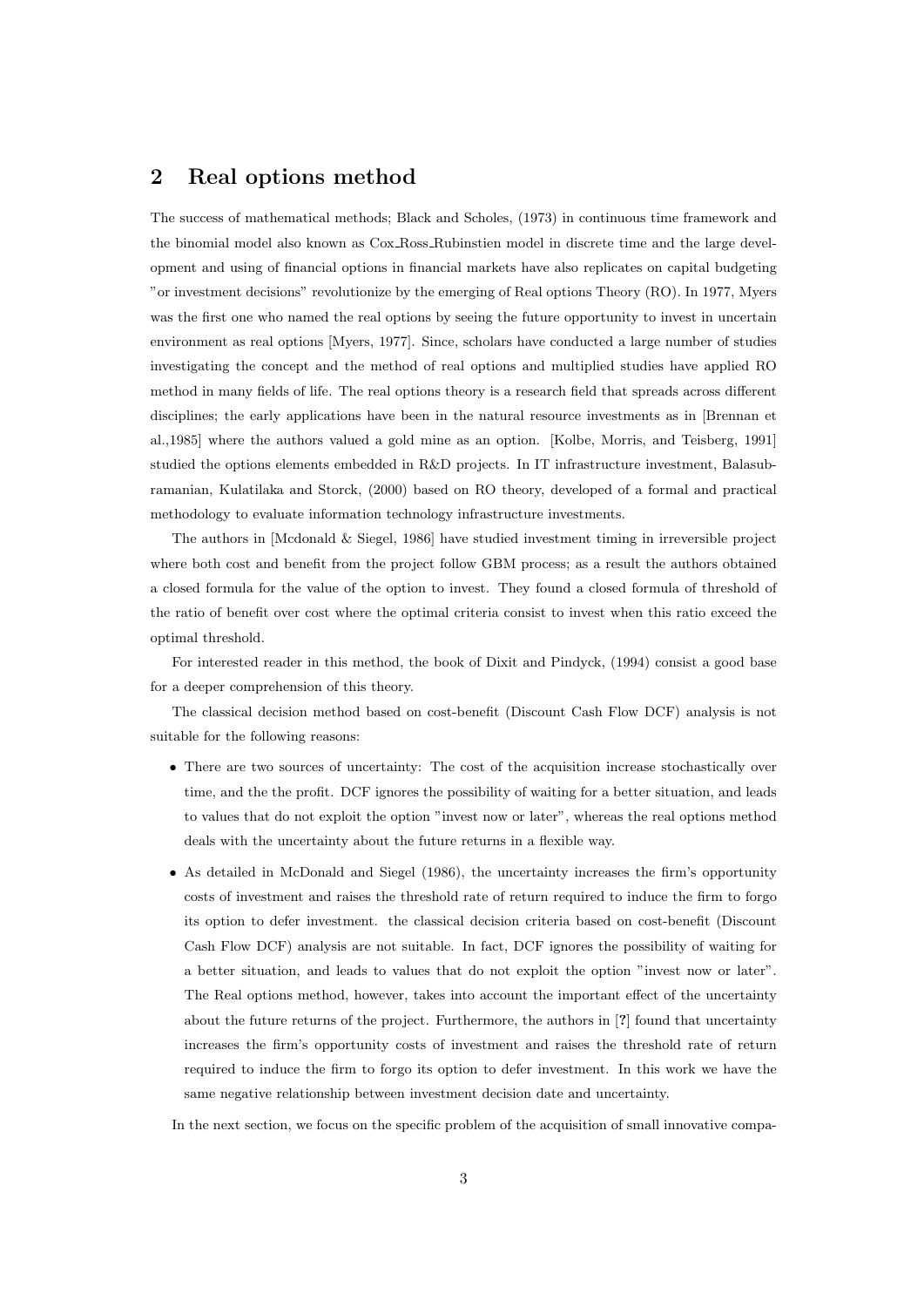nies by large firms using the real options lens. The empirical findings of the study indicate that the market on which STBFs are traded is typically a seller's market often characterized by monopoly.

# **3 A real options framework for the acquisition decision**

### **3.1 Problem statement**

We consider that a large firm **G** has currently a mature technology with a known, established, efficiency. From his side, a small firm **S** is developing a promising technology that is not yet as efficient as the technology of firm **G**, but **G** believes that this technology could become complementary to its own internal resources and increase its techno-efficiency. However, as the technology of firm **S** is not yet mature, the general problem facing firm **G** is to choose, at each instant *t*, whether it is better to acquire firm **S** and integrate his technology, or to wait for future developments. The dilemma facing firm **G** is the following:

- if it decides to acquire too early, the technology of firm **S** may not evolve as expected and it would loose the acquisition cost,
- if it postpones the decision, the technology of firm **S** may develop faster than expected. In this case, the cost that the firm **G** will have to pay for the acquisition will increase accordingly.

However, the above analysis neglects the presence of competitors that could forestall the firm **G** and propose an acquisition. Indeed, the acquisition option considered above is shared by others in the industry who may be interested in the technology in question. The strategic decision of firm **G** has thus to integrate the risk linked to the actions of competitors.

Our objective is to develop a decision making framework that determines whether it is worth acquiring the innovative firm, and when to perform this acquisition. To manage this flexibility in the presence of the uncertainty; we suggest to make use of the real options approach.

## **3.2 Notation**

In the remainder of this paper, we will use the following notations:

- The efficiency of the technology of firm **G** is denoted by  $\theta^g$ . We assume that, as this technology is mature, its efficiency is not expected to change. However, our modeling can easily be extended to a time-changing  $\theta^g$ .
- The technology of firm **S** at time *t* is denoted by  $\theta_t^s$  and evolves in time following a stochastic process. We suppose that, if acquisition occurs, this complementarity will be translated by a new technology efficiency function  $\theta_t(\theta_t^s, \theta^g)$ , that is also stochastic. In the numerical applications (section **??**), we consider a jump process  $d\theta_t = \beta \theta_t dq$ , where  $dq = 1$  with probability  $1 - \lambda$  and  $dq = 0$  with probability  $\lambda$ .  $\beta$  is a positive constant<sup>1</sup>.

<sup>&</sup>lt;sup>1</sup>A similar formulation has been proposed originally by Farzin et al. (1998), where the arrivals of new technology components increase the techno-efficiency of the firm; however, the arrival times of these components is not known in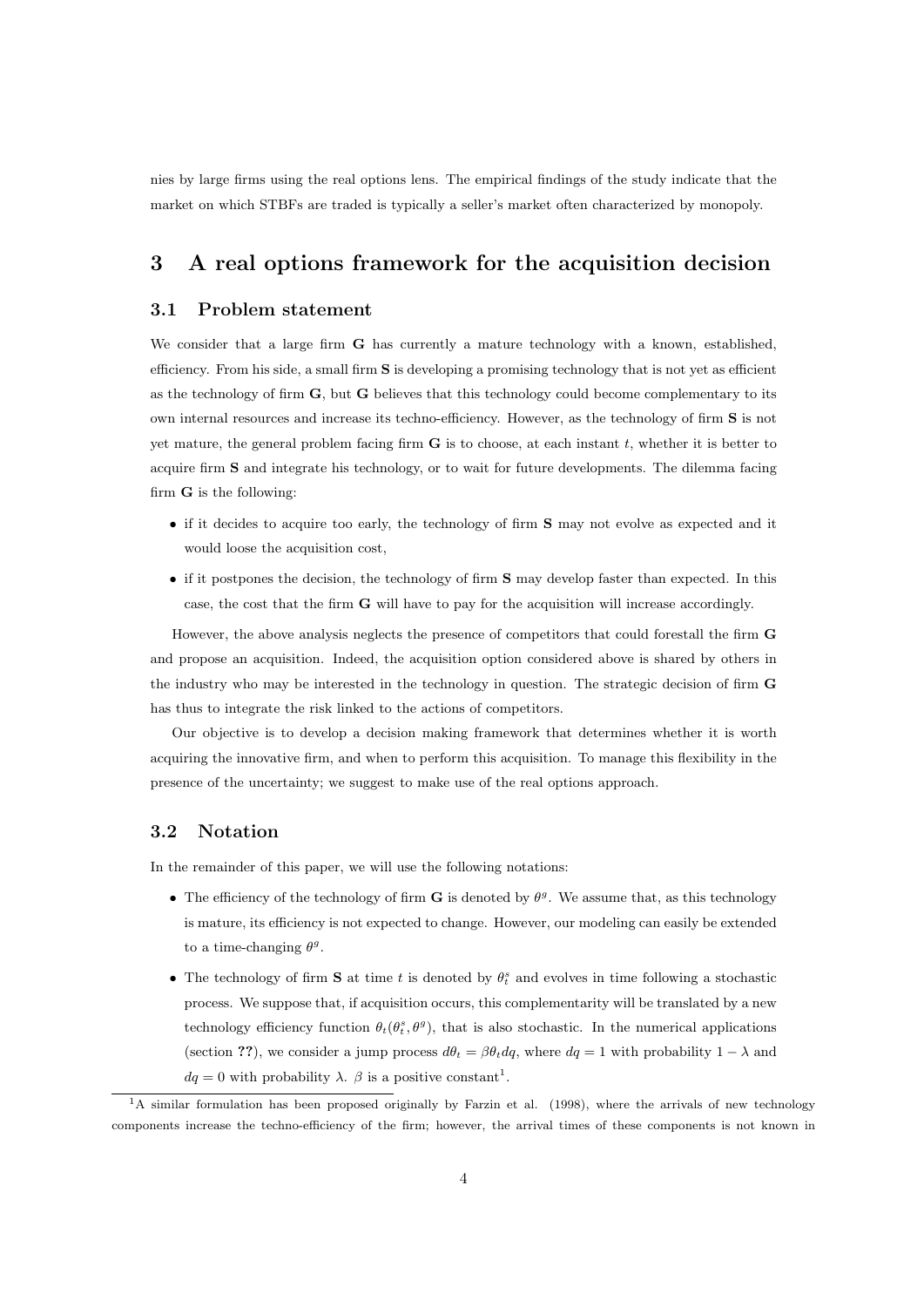- *•* Maturity date: At a given date *T*, we suppose that the technology-efficiency of **S** attains its maturity and remains constant. Hence at *T*, **G** can acquire the target firm or abandon definitively the acquisition.
- The revenue *π* per unit of time of the firm **G** depends on the technology-efficiency ( $\pi(\theta)$ ) is an increasing function of  $\theta$ ). This formulation is based on a model introduced by (Huisman and Kort, 2003). For the numerical applications, we consider a linear profit function  $\pi(\theta)$  $\pi_0 + a(\theta - \theta^g)$ , where  $\pi_0$  is a constant representing the profit of firm **G** before the acquisition (i.e. when  $\theta = \theta^g$ ).
- *•* We model the impact of competitors by an exogenous stochastic process *σt*, representing the evolution of their interests in this technology. We consider in section **??** a jump process for  $\sigma_t$ , where it increases by a proportion  $\gamma$  with probability 1 *− α* and remains constant with probability *α*.
- The cost *C* of acquisition of the firm **S** is more important when its technology-efficiency level is higher: *C* is an increasing function of *θ*. We consider in section **??** a linear cost function  $C(\theta) = C_0 + c(\theta - \theta_q)$ , where *c* and  $C_0$  are constants. However, the presence of the competitors has a direct impact on the cost of acquisition<sup>2</sup>. The acquisition cost depends hence on the couple  $(\theta, \sigma)$ . We consider in section ?? that *C* depends on  $\sigma$  also linearly.

## **3.3 Dynamic programming**

To evaluate the value of the investment opportunity we will use the dynamic programming approach. This method breaks merely a whole sequence of decisions into two components: the immediate decision, and a valuation function that encapsulates the consequence of all subsequent decisions (the continuation value). The firm **G** has the opportunity to acquire the firm **S** immediately and increase its technology efficiency with a cost depends also on the technology efficiency acquired or waiting one period of time and then deciding whether to invest or to wait another period before making the same decision. This process will depend on the level of the technology efficiency at each period of time.

If, at the instant  $t < T$  and for an arbitrary value of technology efficiency  $\overline{\theta}_t$  the firm **G** buys **S**, its profit increases due to the acquisition by:

$$
P_t(\overline{\theta}_t) = E_{\overline{\theta}_t} \left( \int_t^{\infty} \pi(\theta_s) e^{-\mu(s-t)} ds \right) - \int_t^{\infty} \pi(\theta^g) e^{-\mu(s-t)} ds
$$
  
= 
$$
E_{\overline{\theta}_t} \left( \int_t^{\infty} \pi(\theta_s) e^{-\mu(s-t)} ds \right) - C(\overline{\theta}_t) - \pi(\theta^g) \frac{e^{-\mu t}}{\mu}
$$
 (1)

where  $\overline{\theta}_t$  is the value of the technology efficiency of firm G at instant t (after the acquisition),  $E_{\overline{\theta}_t}(\int_t^{\infty} \pi(\theta_s)e^{-\mu(s-t)}ds)$  the profit if purchase occurs at *t* (the profit after the acquisition) and  $\pi(\theta^g) \frac{e^{-\mu t}}{\mu}$  the profit if the acquisition never takes place.  $\mu$  is the appropriate discount rate.

advance.

<sup>&</sup>lt;sup>2</sup> it has been noticed in (Morellec and Zhdanov, 2005) that targeted firms usually take advantage from the competition and the acquisition takes place at higher price.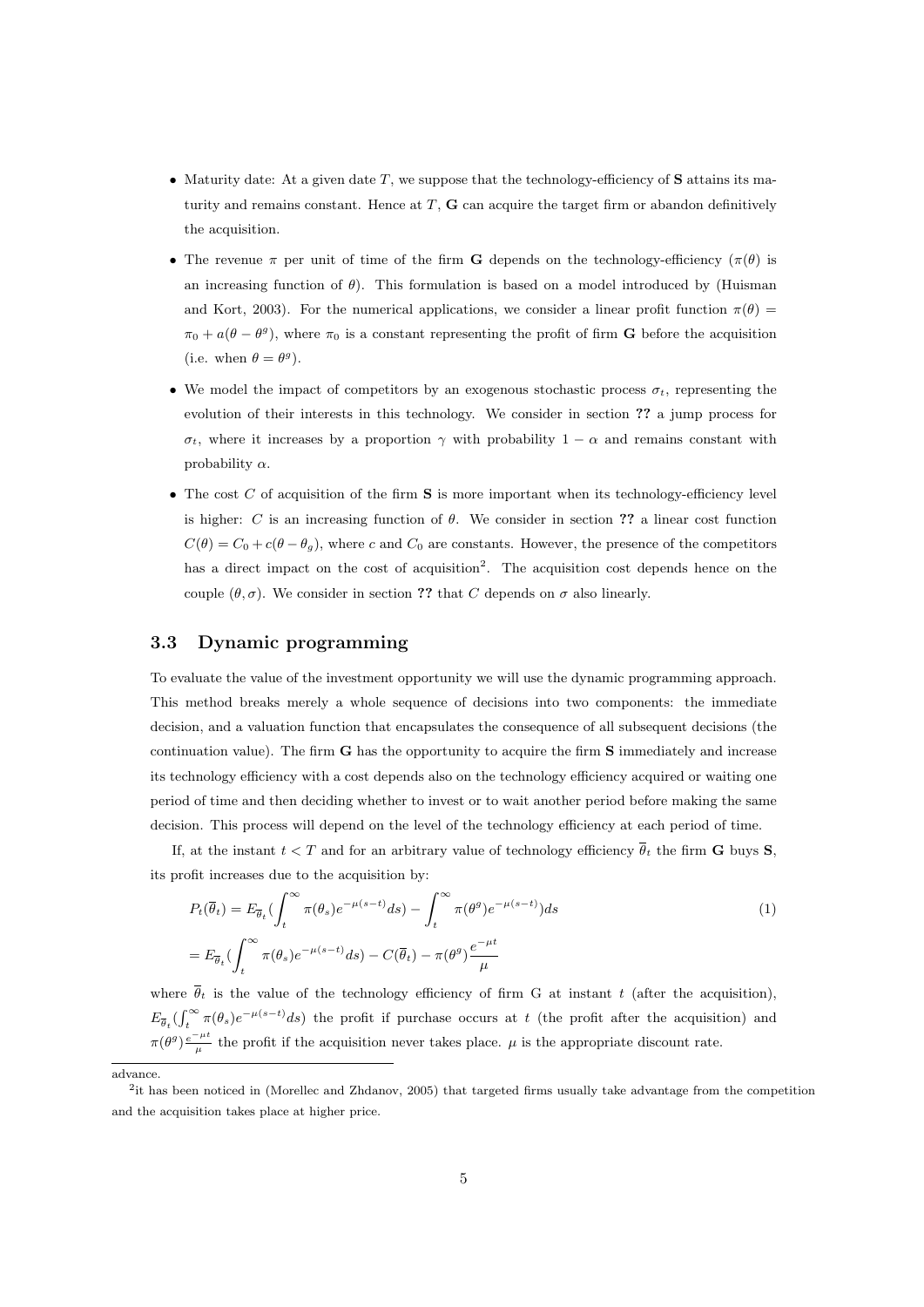If **G** decides to wait one period of time ∆*t* before deciding, it gets the expected return of holding the "option to wait" actualized at discount free-rate *r*.

Let us write the dynamic programming problem of firm **G**, considering a discrete time where decision can occur only at instants separated by an interval ∆*t*. If the **G** acquires at time *t* and for a combined techno-efficiency equal to  $\overline{\theta}_t$ , it gets the immediate return  $P_t(\overline{\theta}_t) - C(\overline{\theta}_t)$ , where  $C(\overline{\theta}_t)$  the cost of the acquisition. If it decides to invest later, it gets the expected return of holding the option actualized at discount rate *r*. One can then write the following Hamilton-Jacobi-Bellman (HJB) equations:

$$
O(\overline{\theta}_t) = \max\{P_t(\overline{\theta}_t) - C(\overline{\theta}_t), \frac{1}{(1+r\Delta t)}E[O(\theta_{t+1}, t+\Delta t)|\theta_t]\}\
$$
\n(2)

where  $O(\theta_t, t)$  be the value of the firm's option to acquire **S** at time *t* (the value of the opportunity of acquisition).

Our approach consists then of comparing the value resulting from immediate investment and from waiting. The value of waiting is the value of the option (the opportunity next period). The basic idea of dynamic programing is simple. It is based on dividing a complex optimization problem into sub-problems where each sub-problem is linked to another one through the HJB equations. We start by solving the problem at the latest day and process of reasoning backwards in time.

### **3.4 Problem resolution**

We now solve the above defined dynamic programming problem for specific techno-efficiency, profit and cost functions defined below.

#### **3.4.1 Profit and cost functions**

We consider the following functions for the profit and the cost:

*•* a linear profit function w.r.t *θ* (the technology-efficiency of firm **G**):

$$
\pi(\theta) = \pi_0 + a(\theta - \theta^g) \tag{3}
$$

where  $\theta^g$  is the initial techno-efficiency of the firm **G** and  $\pi_0$  is a constant representing the profit of firm **G** before the acquisition takes place (i.e. when  $\theta = \theta^g$ ).

• a linear cost function w.r.t  $\theta$ : when the combined technology-efficiency is equal to  $\theta$ , the acquisition cost is expressed as

$$
C(\theta) = C_0 + c(\theta - \theta_g) \tag{4}
$$

*c* and *C*<sup>0</sup> are constants.

This modeling means that, as long as the technology of firm **S** does not bring an addition to that of firm **G** (the combined techno-efficiency  $\theta$  if the acquisition occurs is equal to the initial technoefficiency *θ g* ), the profit of **G** does not change (even if the acquisition occurs) and the acquisition cost is constant and equal to  $C_0$ . If **S** starts bringing gains to the techno-efficiency (i.e.  $\theta > \theta^G$ ), the profit of **G** if the acquisition occurs become larger than its original profit, while the acquisition cost,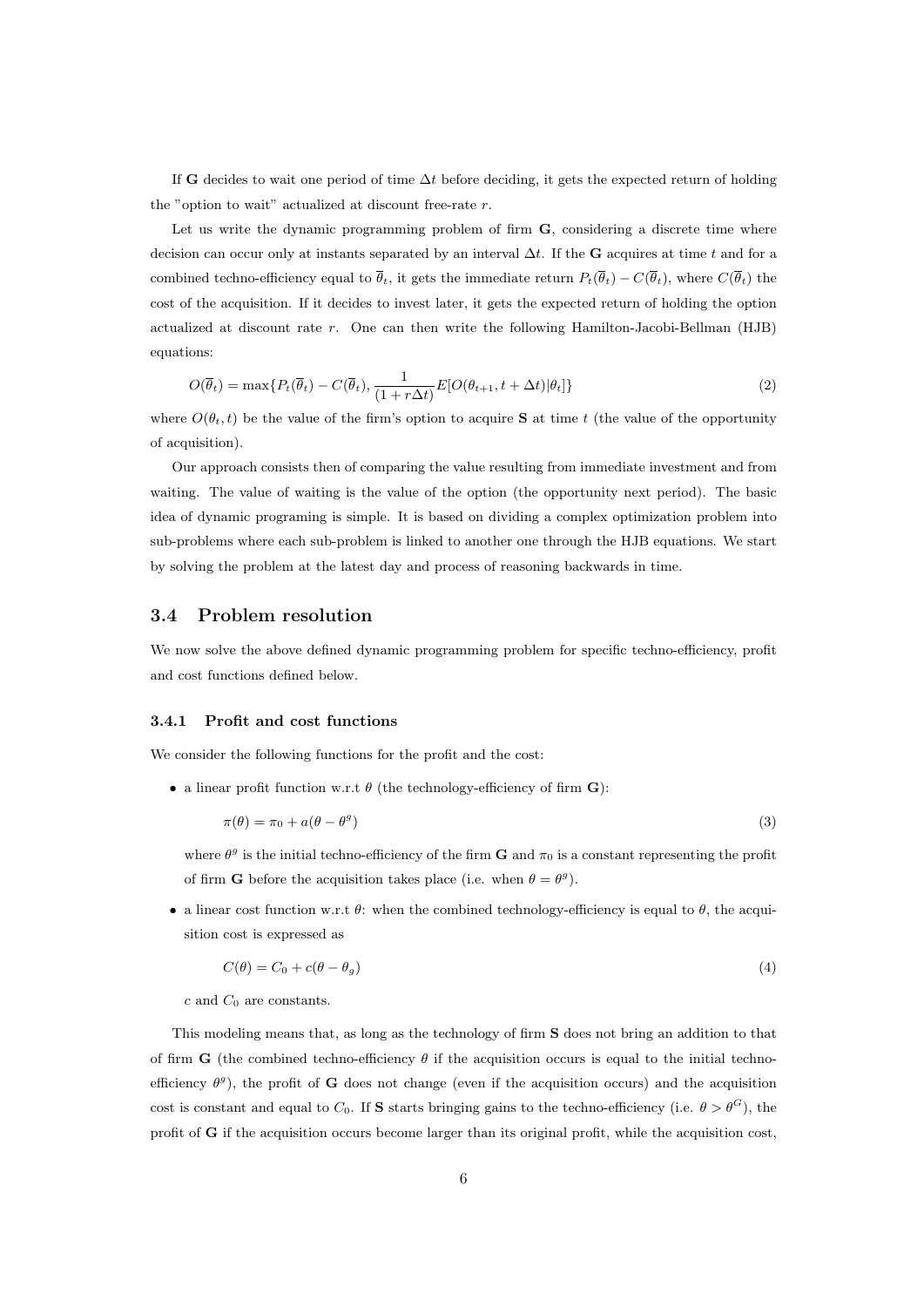if it did not yet occur, increases. Note that  $C$  is paid once upon acquisition, even if the technology further increases leading to larger profits.

#### **3.4.2 Stochastic process for** *θ*

Although the model developed in this paper is general, we consider that the technological change of the techno-efficiency of the firm **G** by the acquisition of the technology developed by **S** is an exogenous process modeled by the following jump process:

$$
d\theta_t = \beta \theta_t dq
$$

where  $dq = 1$  with probability  $1 - \lambda$  and  $dq = 0$  with probability  $\lambda$ .  $\beta$  is a positive constant.

For all  $t > 0$ ,  $\theta_t$ , the techno-efficiency at time *t* verifies:  $\theta_t \leq \theta_{max} = (1 + \beta)^M \theta_0$ .  $M = T/\Delta t$  is the maximum number of upward states (the maximum times that the efficiency could go upward). This is illustrated in Figure **??**.

#### **3.4.3 Computation of the acquisition payoffs**

We start by computing the net profit of the acquisition at each time and for each value of the efficiency. At the maturity date  $t_M = T$ , beyond which the technology-efficiency remains constant, where the technology-efficiency equals  $\theta_j \in [\theta_0, \theta_0(1+\beta)^M] = \Theta_M$ . The interval  $[0, M]$  is then divided to M sub-intervals each with length  $\Delta t$  and where  $\Theta_n = [\theta_0, \theta_0(1+\beta)^n]; 1 \leq n \leq M$ 

To define the net profit of the acquisition we start at the last day "maturity day" and then we determine the evolution of the net profit by backward.

$$
P_N(\theta_j) = (\pi(\theta_j, \theta^g) - \pi(\theta_g)) \frac{e^{-\mu N}}{\mu}
$$
\n(5)

at  $t_n \leq T$ , the profit is calculated by the following:

$$
P_n(\theta_j) = (\pi(\theta_j, \theta^g) - \pi(\theta_g))\Delta t + [(1-\lambda)P_{n+1}(\theta_{j+1}) + \lambda P_{n+1}(\theta_j)]e^{-\mu \Delta t}
$$
\n(6)

A simple backward algorithm can be used to compute the termination values  $P_n$  as follows:

- 1. Start at *T* and compute, for all  $\theta_j \in \Theta_N$ , the value  $P_N(\theta_j)$  as in equation (5).
- 2. Move backwards for one step and compute  $P_{N-1}(\theta_j)$  using equation (6) for all  $\theta_j \in \Theta_{N-1}$ .
- 3. Continue moving backwards until computing  $P_0(\theta_0)$ , where  $\theta_0$  is the value of the technology efficiency of the firm  $\bf{G}$  at time  $t_0$ .

#### **3.4.4 Dynamic programming algorithm**

Let  $O_T(\theta_j) = \max[P(T, j) - C(\theta_j), 0]$  be the option value at time *T* if the technology efficiency is  $\theta_j$ . At time *T*, the Firm **G** has two alternatives choices: Invest and get  $P(T, j) - C(\theta_j)$  or never invest and get 0. By moving back one period, it gets:

$$
O(T-1, j) = \max [P(T-1, j) - C(\theta_j), \frac{\lambda O_T^j + (1 - \lambda)O_T^{j+1}}{1 + r}]
$$

At a time  $t < T$ , the firm has also two alternatives choices: Invest now and get  $P(t, j)$  or wait one period and then decide. At the next period, the efficiency will increase with 1 *− λ* or remain the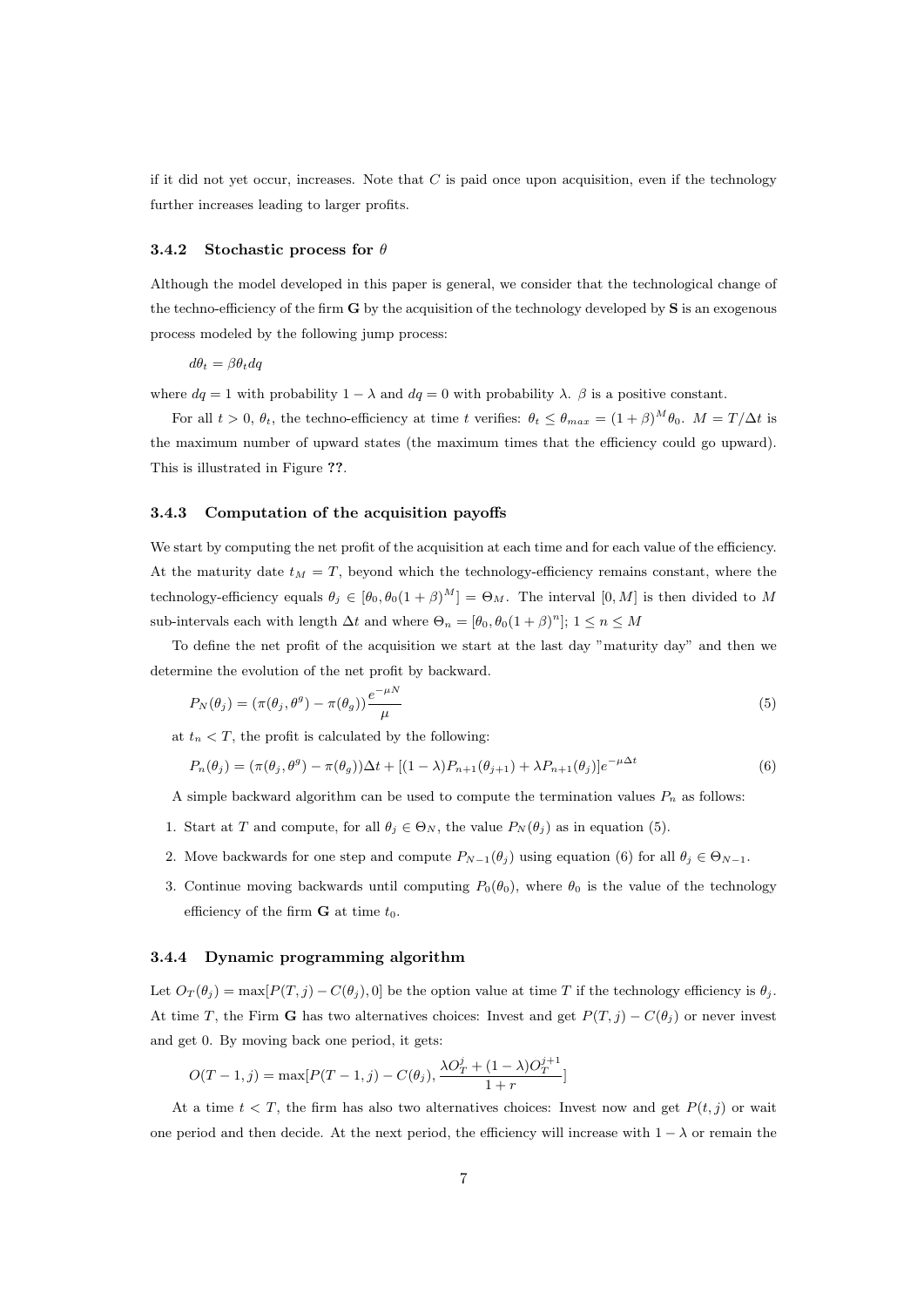same with probability  $\lambda$ . We should then take the expected value of the option to wait actualized at time *t*.

More precisely, we can write the following algorithm:

- *•* Start at the maturity date *T* at which a now or never decision should be undertaken.
- at  $t = T$  the option is calculated as  $O_T(j) = \max[P(T, j) C(\theta_j), 0]$  for all  $0 < j \leq M$
- Move back one period to  $T 2$  and calculate  $O_{T-2}$  and so on.

$$
O(T-1, j) = \max [P(T-1, j) - C(\theta_j), \frac{\lambda O_T^j + (1 - \lambda)O_T^{j+1}}{1 + r}]
$$

Let note  $O(t, \theta_j) = O_t^j$  if the technology efficiency does not change, otherwise  $O(t, \theta_{j+1}) = O_t^{j+1}$ 

• The first time t such that  $P(t, j) - C(\theta_j) > \frac{\lambda O_{t+1}^j + (1-\lambda)O_{t+1}^{j+1}}{1+r}$  is then the optimal time to acquire with  $\theta_i$ . This happens when the value of the immediate investment is higher than the expected value of option to wait for this value of the investment cost and this level of technology efficiency.

# **4 Impact of the competition**

The above model neglects the presence of competitors that could forestall the firm **G** and propose an acquisition. Indeed, the repurchase option considered above is shared by others in the industry who may be interested in the technology in question. The strategic decision of firm **G** has thus to take into account the risk linked to the action of a competitor: "And if a competitor decides to acquire the firm before me and deny me access to this technology? " Targeted firms usually take advantage from this competition and the acquisition takes place at higher price (Morellec & Zhdanov, 2005).

# **4.1 Real options analysis for the acquisition under competition**

We model the impact of competitors by an exogenous stochastic process  $\sigma_t$ , representing the evolution of the interest of competitors in this technology. The presence of the competitors has a direct impact on the cost of acquisition of **S**. Hence, the cost of acquisition depends on the couple  $(\theta, \sigma)^3$ . The erosion being considered as exogenous, this allows representing the acquisition problem as a maximization problem that incorporates the erosive impact of competition but ignores any reciprocal effect from the competitors.

The state of the world is then described by the couple  $(\theta, \sigma)$ . The additional profit of the firm **G**, after its acquisition of the firm **S** at time *t* is still computed as in equation(1) (it only depends on the techno-efficiency and not on the competitors). However, the acquisition cost depends on both variables:  $C(\overline{\theta}_t, \overline{\sigma}_t)$ .

At each date *t*, let  $\Theta(t)$  and  $\Sigma(t)$  be the state spaces representing all the possible realizations for  $\theta_t$ and  $\sigma_t$ , respectively. A dynamic programming algorithm, similar to the one presented in the previous

<sup>3</sup>While the techno-efficiency *θ* can be estimated by the technical experts of firm **G**, e.g. by analyzing the patents produced by firm **S**, the pressure of the competition is less tangible and has to be evaluated using market intelligence techniques.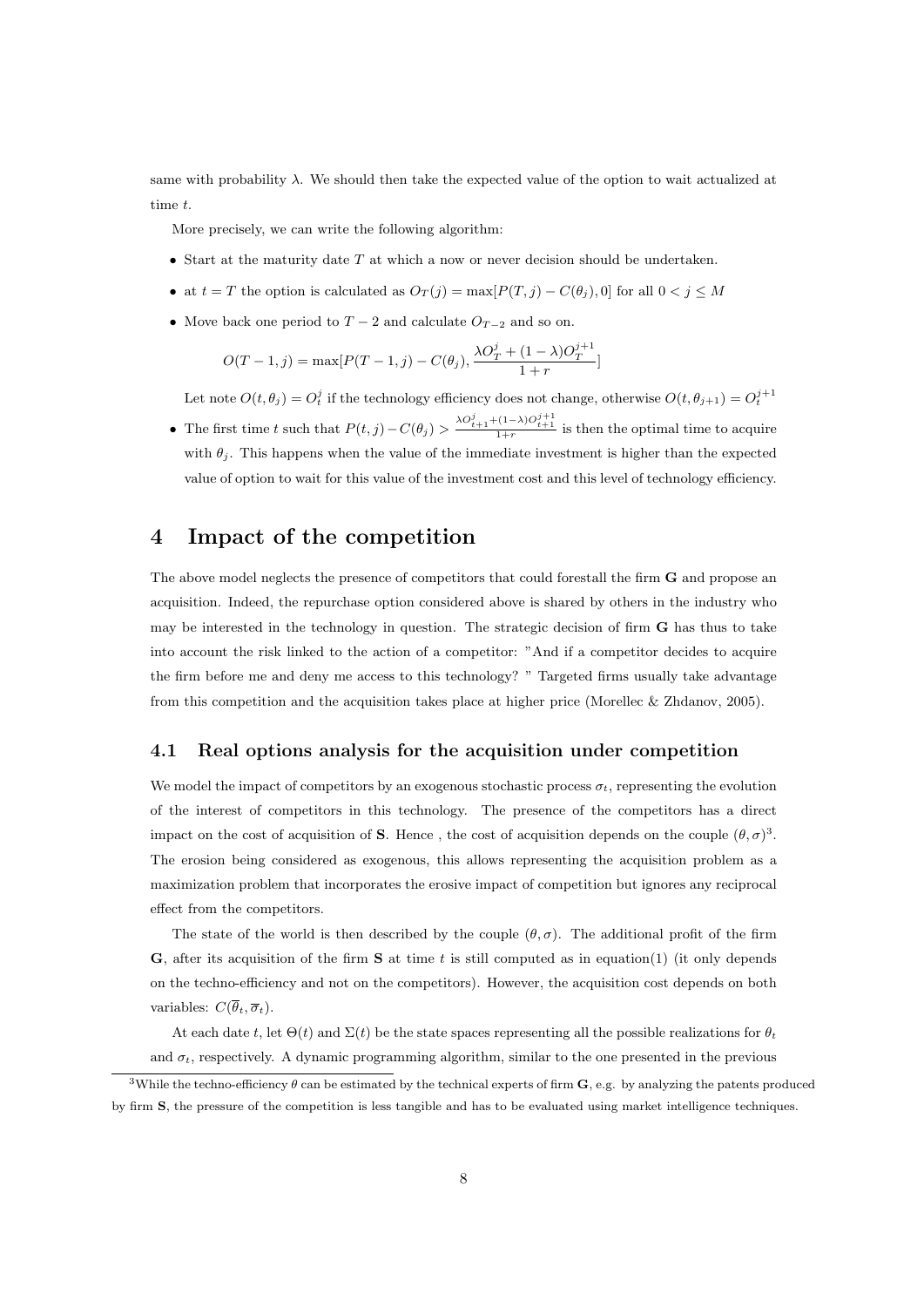section, can be applied, taking in consideration the development of the intensity of competition  $\sigma$  in addition to the techno-efficiency *θ*:

$$
\acute{O}_n(\theta_j, \sigma_l) = \max[P_n(\theta_j) - C(\theta_j, \sigma_l); \sum_{(\theta_k, \sigma_l) \in \Theta_n \times \Sigma_n} p_j^n(k) q_l^n(i) \acute{O}_{n+1}(\theta_k, \sigma_i) e^{-r\Delta t}] \tag{7}
$$

with  $q_l^n(i)$  the probability of the transition concerning the intensity of competitors, from the value  $\sigma_l \in \Sigma_n$  at the instant *n* to the the value  $\sigma_i \in \Sigma_{n+1}$ .

### **4.2 Hedging against competition by a tight cooperation**

The problem formulated in the previous section illustrates the negative impact of the competition on the firm's decision: it increases that risk that the acquisition cost increases, leading generally to a premature investment. We now consider the common case where the large firm hedges against competition by an exclusive partnership with the small firm. This may consist of different modes of tight cooperation as analyzed in [Duysters & Hagedoorn, (2000)], among then we cite the following:

- One-directional technology flow, Second-sourcing, licensing
- *•* Customer-supplier relations, R&D contract, Co-production, Co-makership
- Minority investment, minority and cross-holding
- *•* Joint R&D, such as research pacts and joint development agreements.

We consider in this paper, for modeling simplicity, these forms of partnership between large and small firms as forms of partial acquisition that help hedging against the intervention of the competitors; the firm **G** guaranteeing a sort of exclusivity over firm **S** during some time.

At  $t = 0$ , the company **G** is thus facing a strategic decision to apply one of the following:

- *•* partial acquisition,
- *•* total acquisition,
- *•* waiting for future developments.

It is clear that these actions are not exclusive, in the sense that a partial acquisition can be seen as a first step before a total acquisition. However, a partial acquisition allows to hedge against the risk of competitors.

A careful look to this three actions option shows that it can be decomposed into two classical real options at  $t=0$ :

- If the firm **G** pays a "premium" at  $t = 0$  allowing her to have the exclusivity on **S** until a maturity date *T*, the option reduces to a proprietary real option identical to that described in section 3.3.
- Otherwise, this is a real option with competition identical to that described in section 4.1.

The dynamic programming algorithms described in sections 4.1 and 3.3 can then be used to evaluate this new option. These algorithms give the values of the two options with and without competition at  $t = 0$ :  $\acute{O}$  and  $O$ , respectively.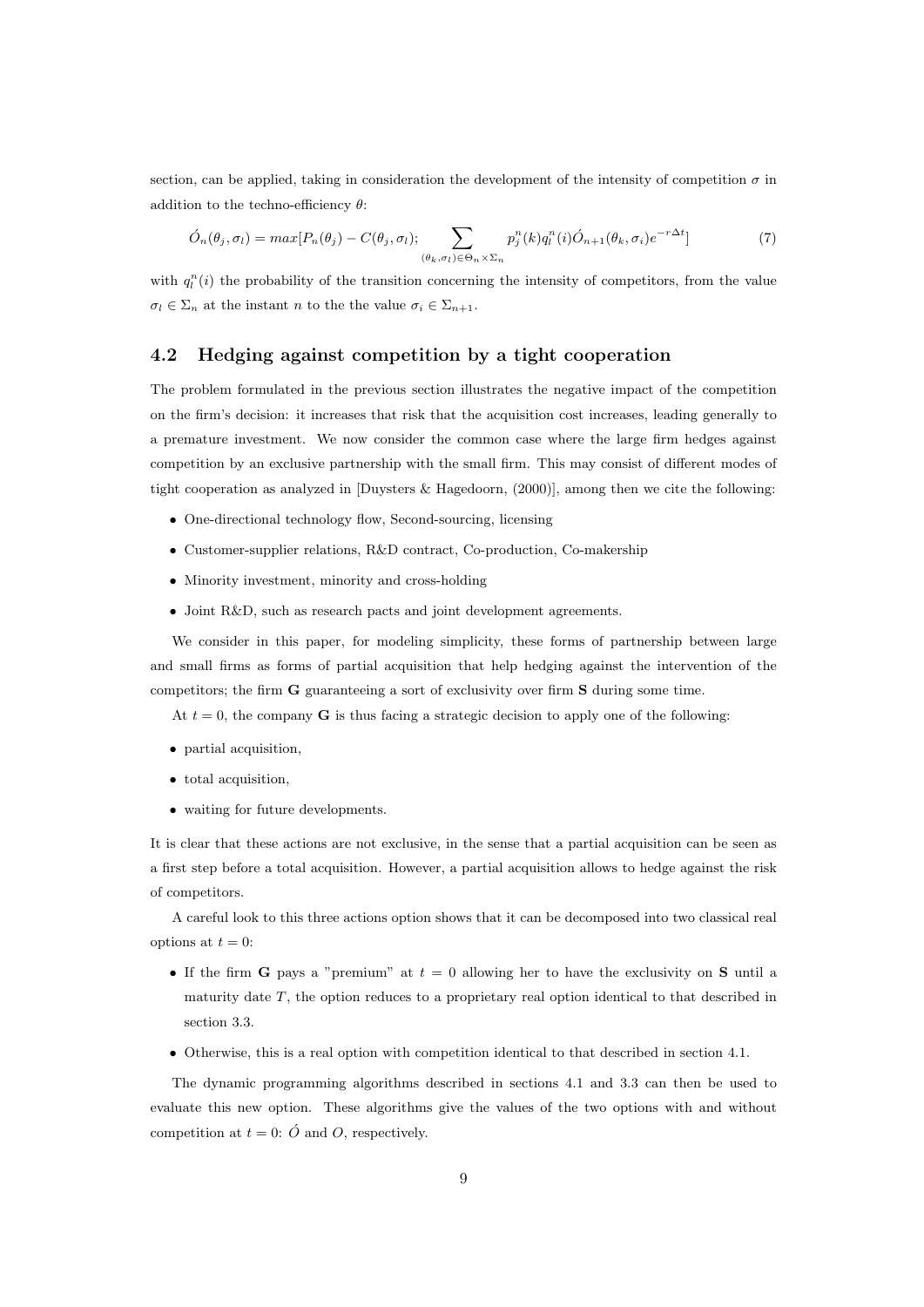The firm **G**, at  $t = 0$  is thus ready to pay up to  $V = O - \hat{O}$  for the partnership with **S** at time 0. We call this value *V* the premium of the partnership option.

# **5 Numerical results**

We illustrate in Figures 1-5 below the real options framework developed in this paper for both cases (with and without competition).



Figure 1: Impact of the technological potential of firm **S**. ( $\tilde{A}$  enlever courbe rouge)



Figure 2: Impact of the initial acquisition cost.)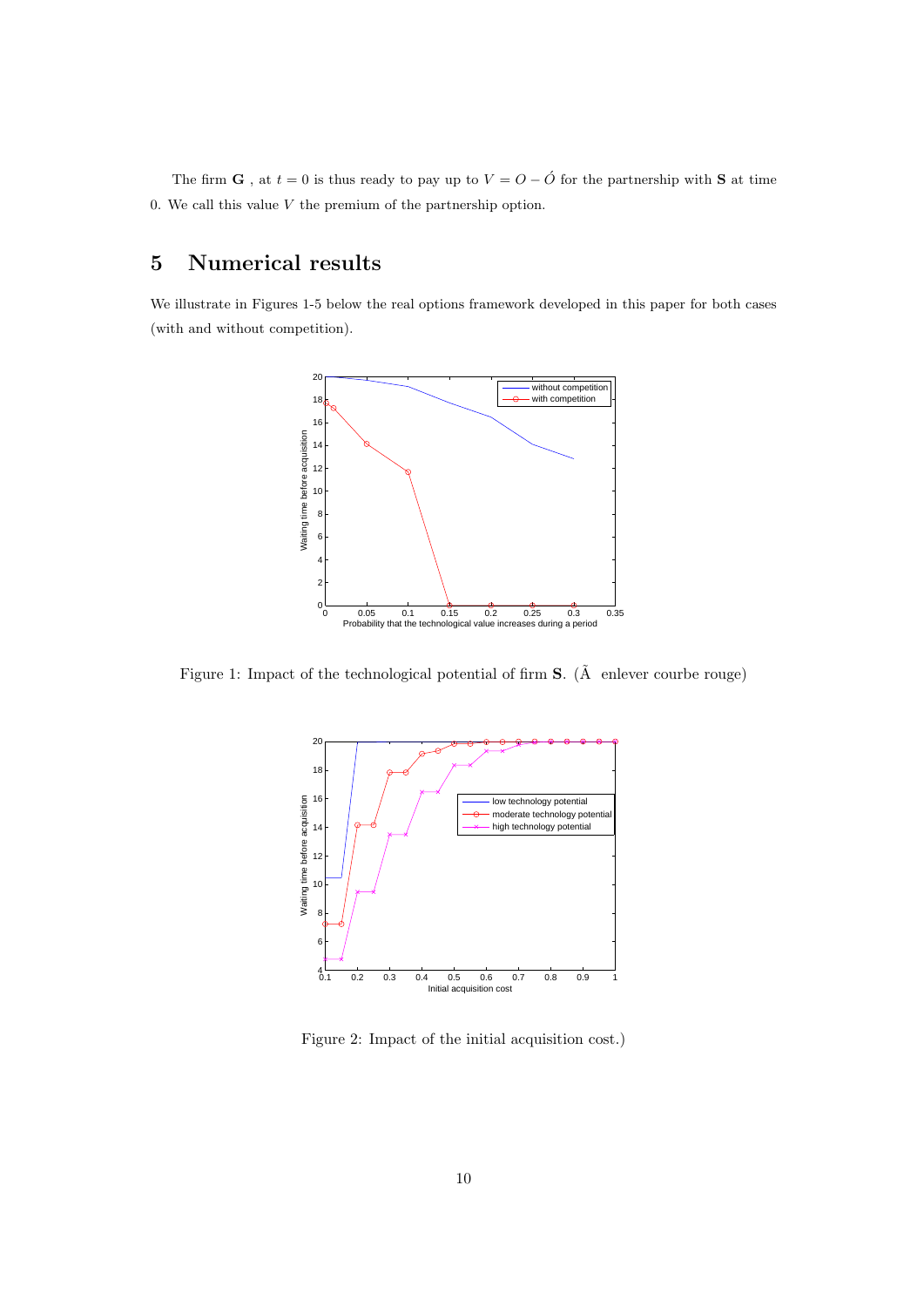## **5.1 Acquisition decision with no competition**

We first focus on the case of the proprietary option when there is no competition pressure. We illustrate the waiting time, i.e. the average time before the large firm decides to acquire the small one. We study the impact of two system parameters: the technological potential of firm **S** (Figure 1) and the initial acquisition cost (Figure 2).

Figure 1 shows the probability of acquisition of the firm **S** function of the probability that the techno-efficiency increases at each time step  $(1-\lambda)$ . It can be observed that the larger the technological potential of the firm  $S$  (a smaller  $\lambda$ ), the more likely the acquisition will occur.

Figure 2 plots the expected time before acquisition as a function of *C*0, the initial cost of acquisition for different values of *λ*. This figure shows that a high level of techno-efficiency accelerates the decision of acquisition while a high initial acquisition cost favors waiting. It is worth noting that the initial acquisition cost depends on many factors like the initial investment paid by firm **S**.



Figure 3: Waiting time in presence of competition)

### **5.2 Impact of competition**

We first illustrate the impact of the competition on the decision to acquire. Figure 3 shows that the presence of competitors accelerates substantially the decision to acquire, i.e. for the same initial cost *C*0, firm **G** tends to invest earlier. Indeed, the presence of competitors puts pressure on the firm **G** by increasing the risk that the cost will be higher in the future. This pressure encourages the firm **G** to invest prematurely in order to hedge against this risk. This result is corroborated by the literature that indicates that "competition speeds up acquisition process" (Morellec and Zhdanov, 2005).

We now illustrate in Figure 4 another indicative parameter that is the probability that the acquisition occurs, function of the technological potential of firm **S**. For large technological potential, this probability tends to 1 as it is almost always beneficial for firm **G** to invest in **S**. This probability increases also when competition occurs for the same reasons explained above.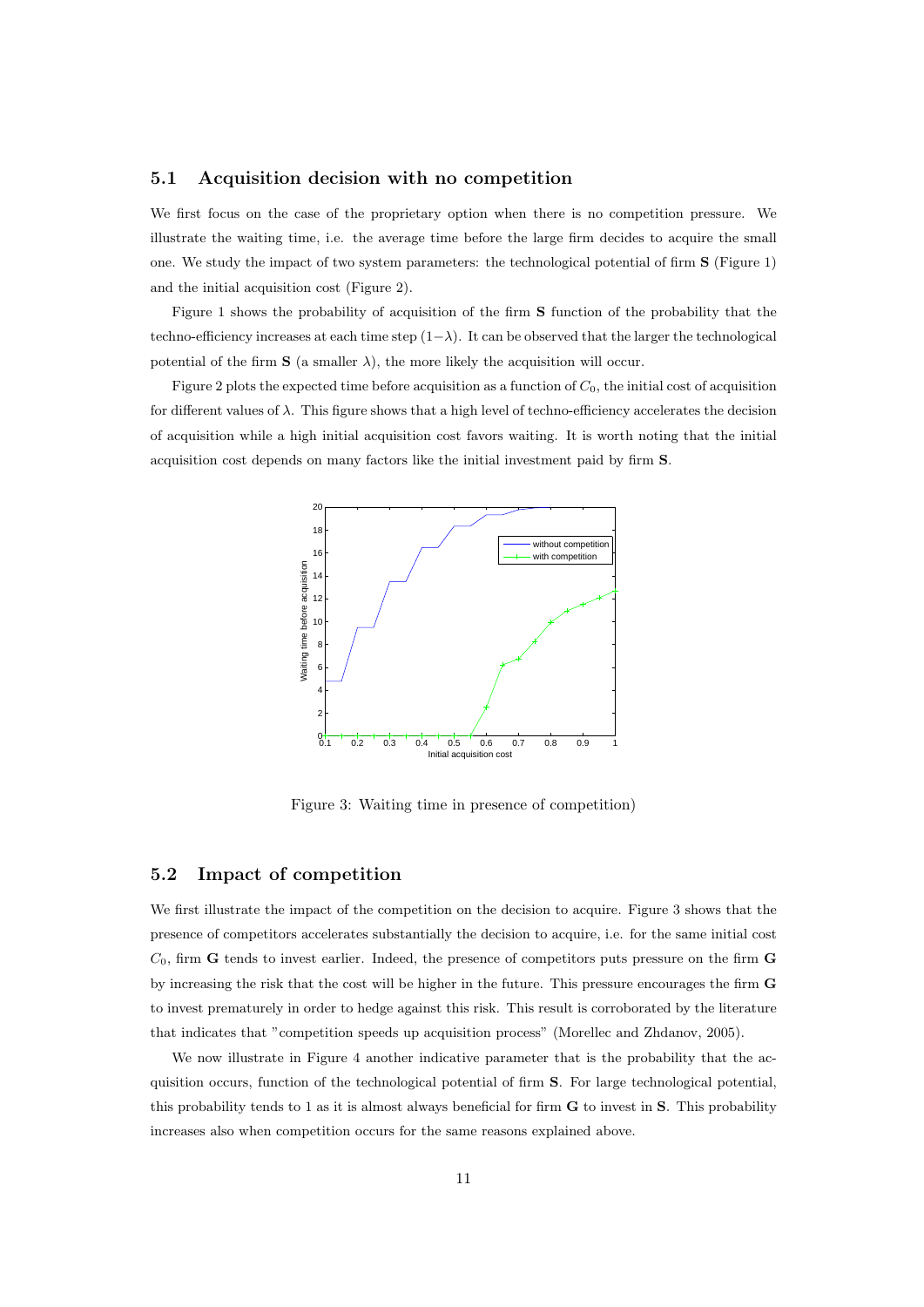

Figure 4: Probability that acquisition occurs.

Figure 5 illustrates the case of risk hedging by a partnership. It plots the value of the premium, i.e. the amount of money firm **G** would accept to invest in a partnership with **S** guaranteeing exclusivity on it until its technology reaches maturity. First, this value is (always) positive, as the competition encourages the firm to acquire earlier, reducing the value of the waiting option. The value of this acquisition also increases with the initial cost of acquisition: when the *C*<sup>0</sup> is high, the risk of loss in case of acquisition is greater and the firm **G** has the means to wait for the resolution of the uncertainty without being jostled by the competition.

"Acquisitions of target firms are frequently preceded by equity investments in the targets (Mikkelson and Ruback, 1985; Choi, 1991)."

# **6 Conclusion and future research perspectives**

In this paper, we developed a real options framework for decision making in technology acquisition through the purchase of innovative firms. We started by the simple monopolistic case where a large firm is interested in a small innovative one and presented a dynamic programming algorithm that evaluates the acquisition opportunity and estimated the waiting time before the purchase. We then generalized the algorithm to the case when competition is also interested in the technology of the target firm and showed that the pressure of the competition accelerates the purchase decision. This analysis led us to the evaluation of the opportunity of partial acquisition as a risk hedging against competition. We then showed how to derive the value of this risk hedging option.

When evaluating the acquisition decision, we modeled the impact of the competitors by an exogenous process that represents the interest of competitors in the target technology. This approach is similar to the classical real options literature that, inspired by financial options, modeled competition as an option with dividends (Trigeorgis (1991), Smit & Trigeorgis (2007, 2012)). For instance, Smit & Ankum (1993) considered that a deferred project in monopoly situations is similar to a call option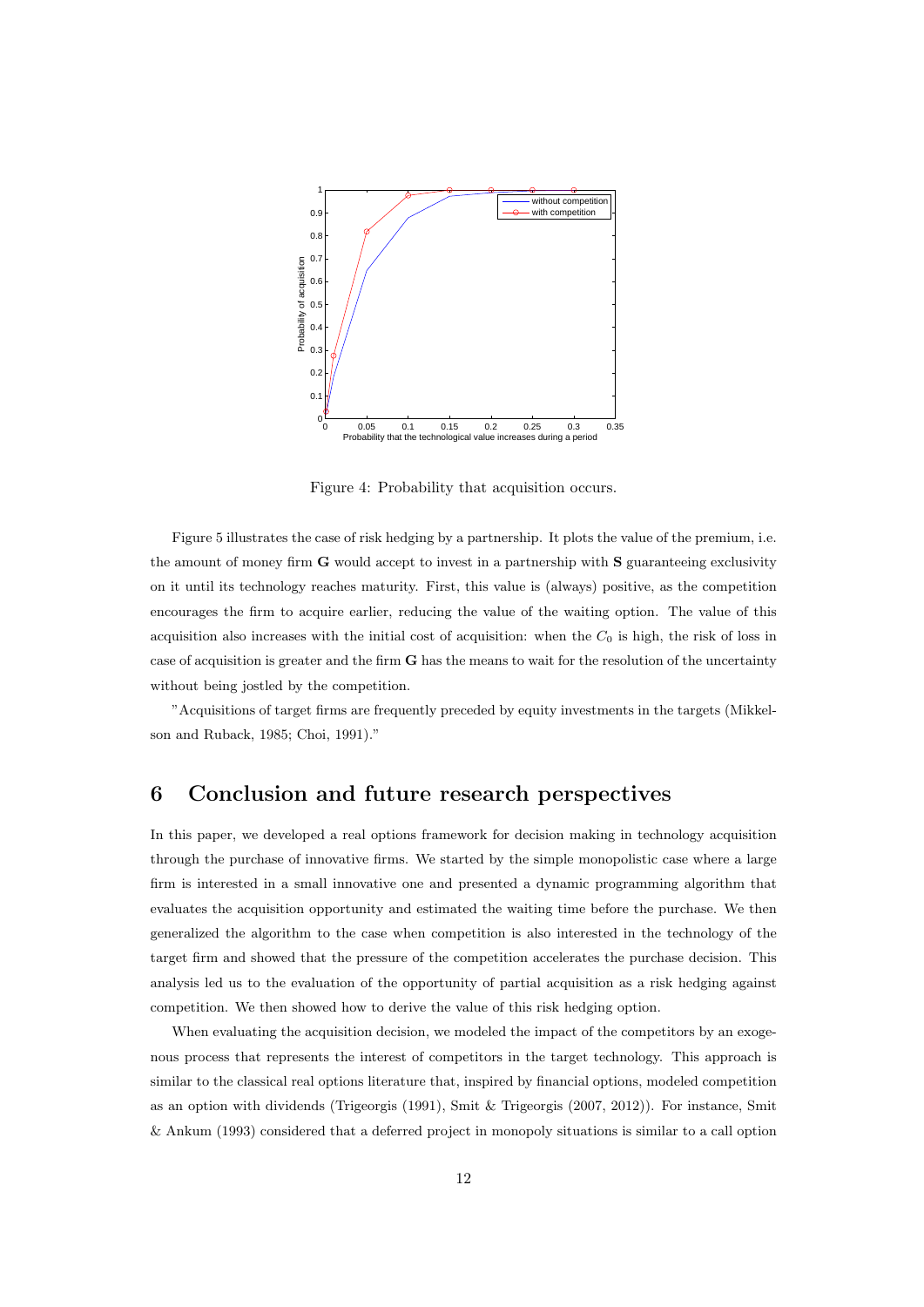

Figure 5: Value of the partnership for firm **G**.

on a stock characterized by a constant dividend payout ratio, while a perfect competition situation corresponds to a variable dividend rate. In the latter case, the influence of each individual company on the others is negligible, eliminating direct interaction between actors. Erosion is then considered as exogenous allowing to continue representing the investment problem as a maximization problem that incorporates the erosive impact of competition but ignores any reciprocal effect from the competitors. However, the real investment opportunities are in general open to a limited number of competing firms in the same industry, subject of course to the core competencies of each firm. Direct interaction between these competitors is then inevitable, with considerable impact of the action of a firm on the investment opportunities of the others, and the possibility of a response action on the part of the latter. One speaks in this case of a "shared real options" that is "jointly held by a number of competing firms, or even by an entire industry, and can be exercised by any one of the collective owners" (Smit and Trigeorgis, 2012), in contradiction with the "proprietary real options", open to a single firm. This presence of competitors leads thus to strategic interactions between the holders of the option that can be considered in the dynamic programming algorithm. This will be the subject of a future work.

# **References**

- [l] Andersson, M., & Xiao, J. (2016). Acquisitions of start-ups by incumbent businesses: A market selection process of "high-quality" entrants?. Research Policy, 45(1), 272-290.
- [Ahuja and Katila, 2001] Ahuja, G. and Katila, R. (2001). Technological acquisitions and the innovation performance of acquiring firms: A longitudinal study. Strategic management journal, 22(3), 197-220.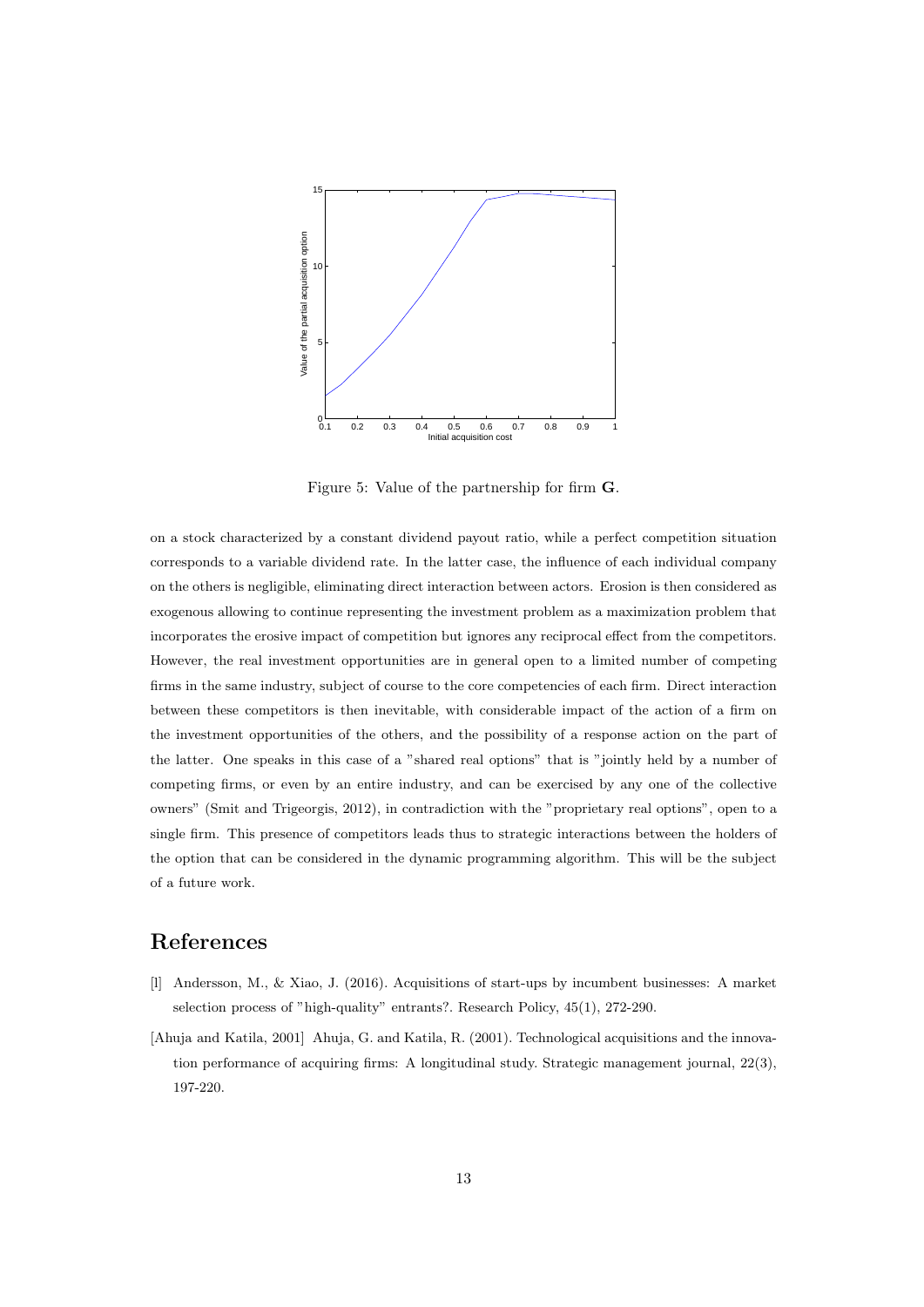- [Barrot et al., 2011 ] Barrot, J.N., Lelarge C., Honkanen P.,Molesin J. & Alik-Lagrange A. (2011). Rachat de Jeunes Entreprises Technologiques Innovantes : Mesure et analyse. Rapport au Ministï $\frac{1}{2}$ re de l'Enseignement supérieur et de la Recherche - Convention 10 G 610 MESR- CNRS UMR2773.
- [Bellalah, 2000] Bellalah M., (2000), Le choix des investissements et les options réelles : une revue de la littérature, document de travail, Cahiers de Recherche en gestion, Université de Dauphine.
- [Black and Scholes (1973)] Black, F. and Scholes, M. (1973). The pricing of options and corporate liabilities. The journal of political economy, 637-654, 1973.
- [Bowman and Hurry (1993)] Bowman, E. H., & Hurry, D. (1993). Strategy through the option lens: An integrated view of resource investments and the incremental-choice process. Academy of management review, 18(4), 760-782.
- [Burger-Helmchen, 2007] Burger-Helmchen T. (2007). Les dangers d'une approche financière des options réelles. Revue Francaise de Gestion, vol. 33, No. 170, 2007, p.59-74.
- [Cho and Yu (2000)] Cho, D. H., & Yu, P. I. (2000). Influential factors in the choice of technology acquisition mode: an empirical analysis of small and medium size firms in the Korean telecommunication industry. Technovation, 20(12), 691-704.
- [De Man et al. (2005) ] De Man, A. P., & Duysters, G. (2005). Collaboration and innovation: a review of the effects of mergers, acquisitions and alliances on innovation. Technovation, 25(12), 1377-1387.
- [DIGITIP,2003] DIGITIP, Ministère de l'Economie, des Finances et de l'Industrie (2003). Le rachat des jeunes pousses dans la haute technologie : L'exemple des Etats-Unis, Le 4 pages des statistiques industrielles, No. 182 - octobre 2003.
- [Dixit and Pindyck (1994)] Dixit, A.K, Pindyck, R.S., (1994). Investment under Uncertainty, Princeton University Press.
- [Desyllas, P., & Hughes, A. (2010)] Desyllas, P., & Hughes, A. (2010). Do high technology acquirers become more innovative?. Research Policy, 39(8), 1105-1121.
- [Duysters & Hagedoorn, (2000)] Duysters, G., & Hagedoorn, J. (2000). Organizational modes of strategic technology partnering. Journal of Scientific and Industrial Research, 59(8/9), 640-649.
- [Folta (1998)] Folta, T. B. (1998). Governance and uncertainty: The tradeoff between administrative control and commitment. Strategic Management Journal, 19(11), 1007-1028.
- [Folta and Miller (2002)] Folta, T. B., & Miller, K. D. (2002). Real options in equity partnerships. Strategic Management Journal, 23(1), 77-88.
- [Gans & Stern, 2003] Gans, J. S., & Stern, S. (2003). The product market and the market for "ideas": commercialization strategies for technology entrepreneurs. Research policy, 32(2), 333-350.
- [Granstrand & Sjölander, 1990] Granstrand, O., & Sjölander, S. (1990). The acquisition of technology and small firms by large firms. Journal of Economic Behavior & Organization, 13(3), 367-386.